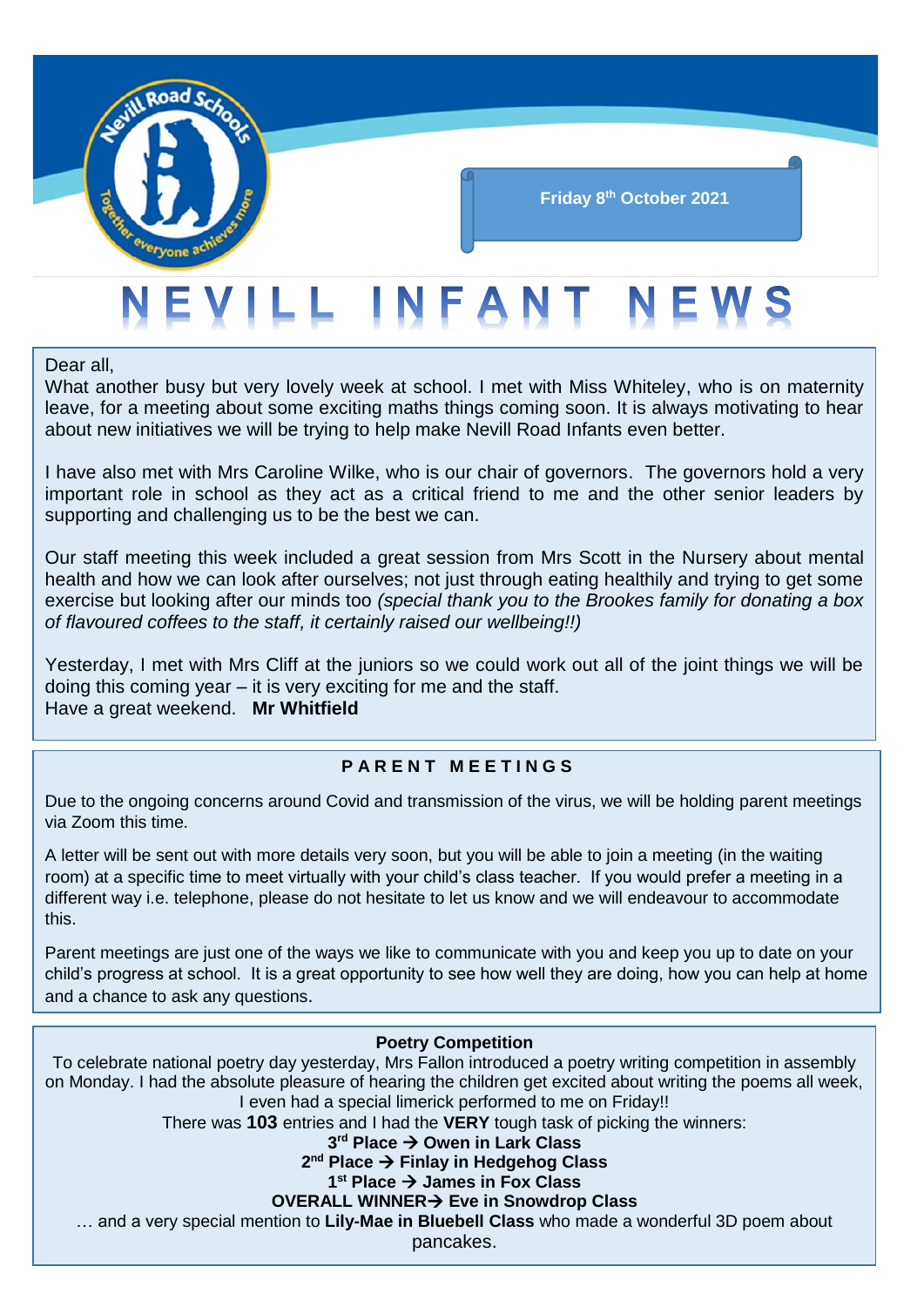

**Friday 8th October 2021**

# **Staff** Spotlight

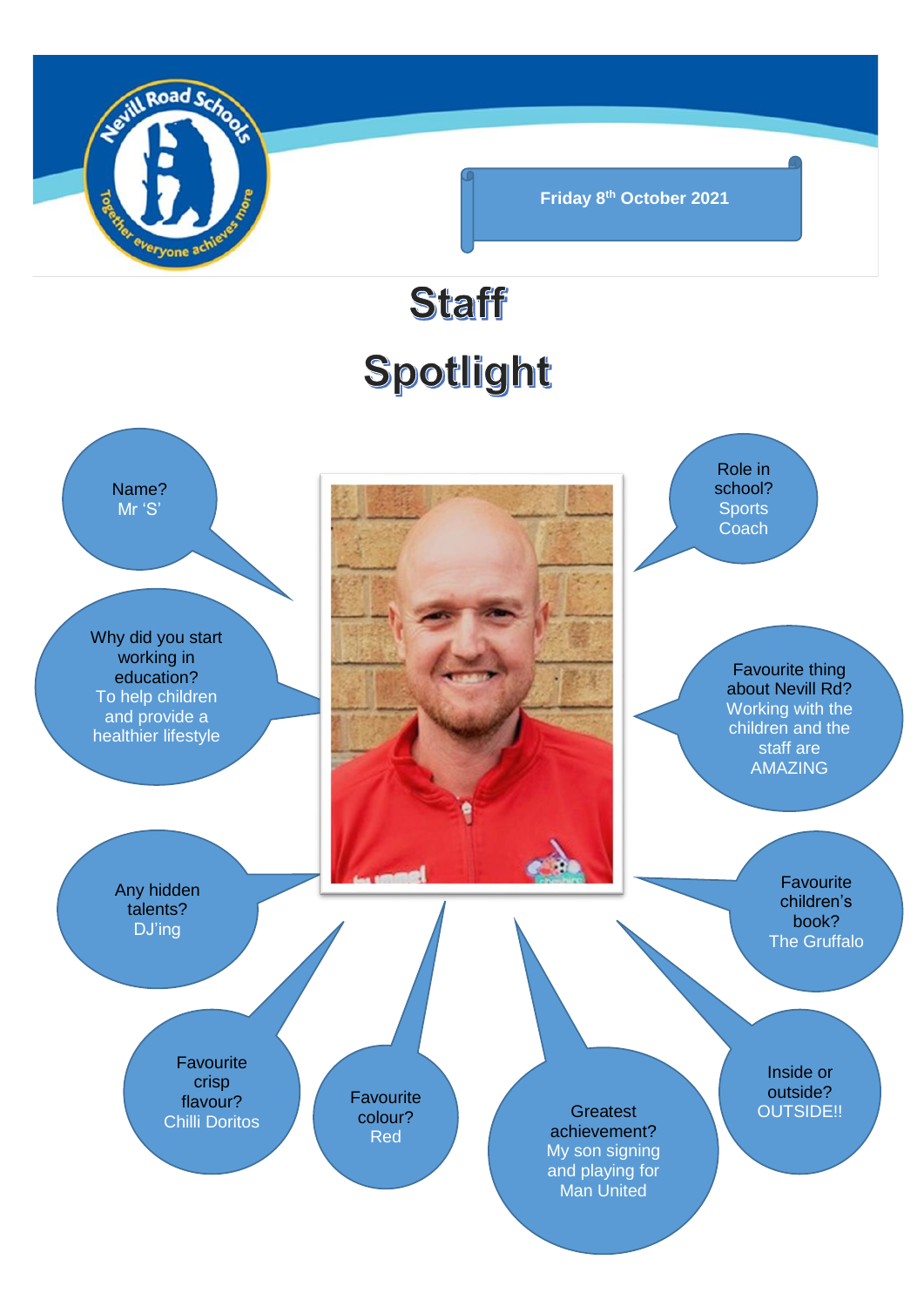

## **Data Collection Forms**

The data collection forms that have been sent out to you are very important documents as they are the main way we can confirm that we hold all of the correct details for you and your child. This is especially important in terms of making contact if there was ever an emergency, helping with pickups and drop-offs, making sure you get the information you need and keeping us up to date with your details. Your personal details will not be passed on, however some contact information may be passed on for the benefit of your child i.e. school nurse.

These forms are due back in school on **Monday 11th October**

# **HARVEST & Donations for Chelwood by 15th October**

We will be getting together on Friday 15<sup>th</sup> to celebrate the Harvest festival and sing some jolly Harvest songs we have been learning. A representative from Chelwood Food Bank will also be joining us to collect any donations you have kindly provided.

#### **Parking**

There have been a number of parents / carers raise issues about traffic and parking around school. When / if you are parking on the roads near school please be mindful of pedestrians and ensure you park safely and legally. Let's try to keep ourselves and each other safe!!

# **HALF TERM HOLIDAY REMINDER**

Just a reminder that school breaks up for half term on Friday 22<sup>nd</sup> October and the children return to school on Monday 1<sup>st</sup> November.

#### **SeeSaw**

Information should have come out to you about new log-ins for SeeSaw, a great home learning / online platform for sharing information between you and your child's class teacher. Please read the information carefully and ask if you need any help with it.

#### **Important Reminders**

Again we would like to remind you that dogs are not permitted on school premises at all. This includes carrying them.

Again we would like to remind you that smoking or the use of e-cigarettes/vapes are not permitted on school premises.

#### **COVID REMINDER**

**Sadly, the virus remains with us and we must all continue to be vigilant around not spreading it. Please help us to continue with good behaviours; hand washing, covered cough/sneeze etc. As we creep closer into winter months, it is very tempting to use Calpol if there are a few sniffles and send the children in – please keep in mind that this can mask the symptoms, especially the temperature, associated with Covid. Please continue to take lateral flow tests and PCR tests- thank you for your help with this.**